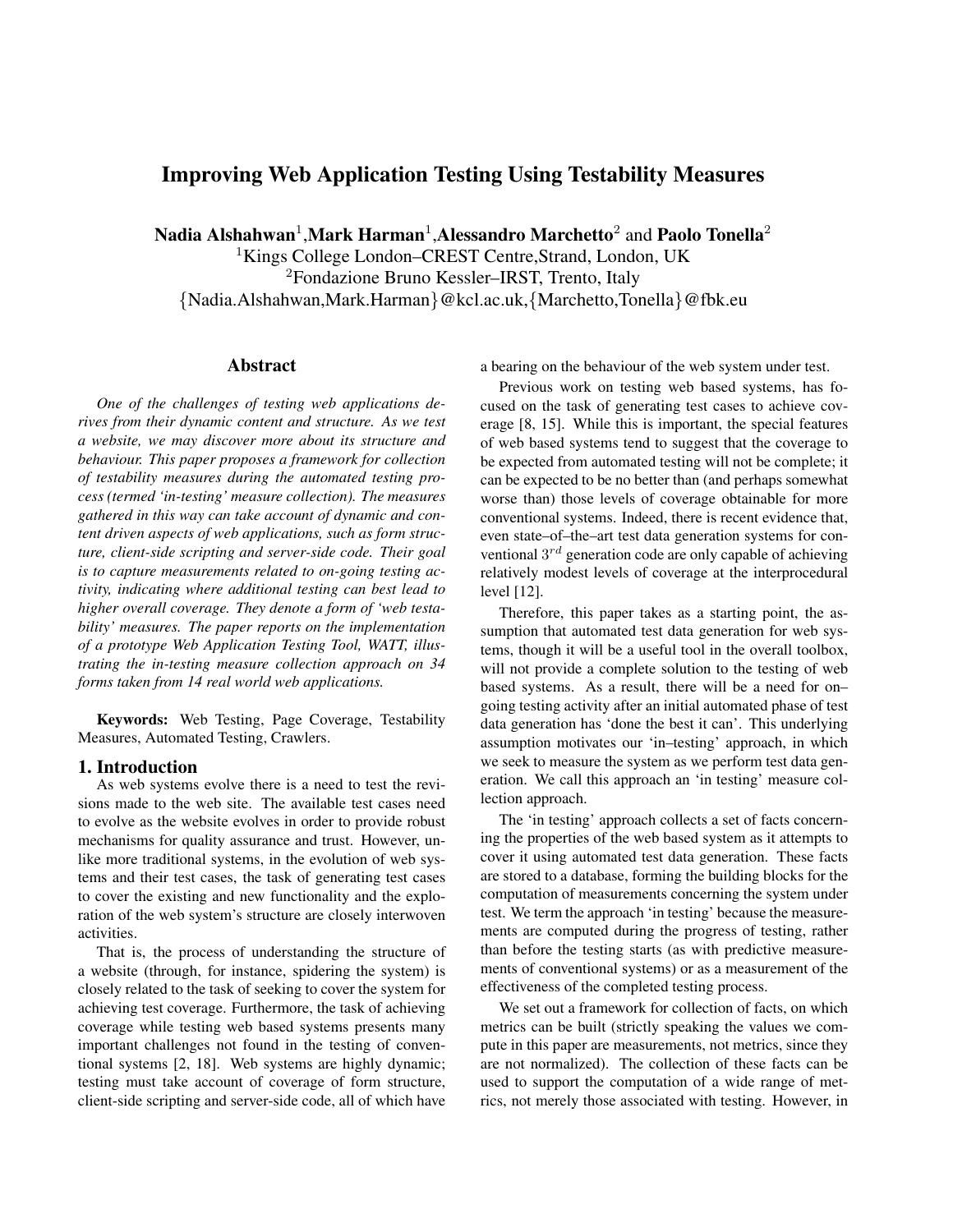this paper we focus on testability and test–related measurements.

We report on a tool WATT, which provides an initial implementation of the proposed 'in testing' approach. WATT spiders a website, collecting facts as it goes, storing them to a database. The spidering process uses random test data generation to fill in the forms it encounters. The database also provides default values that can be used as entries to web forms to assist the spidering process in maximizing coverage.

However, like any automated coverage based web testing tool, WATT cannot be expected to cover the entire structure of the website. Where WATT differs from previous web testing approaches [4, 15, 16] is in the collection of facts which can be used to compute metrics to guide additional testing towards those parts of the website that may have remained uncovered. In this paper we define five simple measurements that can be computed from these facts to illustrate the way in which WATT supports in-testing measurement of testability.

We configured WATT to compute these 5 measures and applied it to 34 forms drawn both from currently popular websites, such as Facebook, Google, YouTube and also from commercial downloadable web applications such as osCommerce, softslate and Open Project Manager. As a preliminary study of these measurements, a human tester (one of the four authors, who was least closely involved with the measures' definition) categorized the web systems' forms according to whether they were easy or hard to test. The human categorization was based purely on expert judgement and was not informed in any way by the measures. We used the combination of automatically computed in-testing measurements and this human judgement to pinpoint some interesting observations concerning the potential application of the WATT tool and the in-testing approach.

The primary contributions of the paper are as follows:

- 1. We introduce the in-testing approach to integrating and interweaving the process of test data generation and the computation of testability measurements for web application testing.
- 2. We introduce a preliminary prototype tool, WATT that implements this approach. Currently WATT is implemented only for client side testing. We are in the process of extending it to handle server side testing and testability assessment.
- 3. We introduce five simple client side testability measurements and report on our experience in applying WATT to compute these measurements on several widely used websites and web applications. Though the results are preliminary at this stage, they provide some evidence to suggest that the in-testing approach can collect useful information during automated web

testing that can be used to define measurements that can inform the on-going testing process.

The rest of the paper is organized as follows: Sections 2 and 3 present the proposed testing framework and the aspects we want to measure. Section 4 defines the testability measures, whilst Section 5 presents our experimentations with the measures together with a discussion of the results. Section 6 presents related work and Section 7 concludes.

#### 2. Proposed Testing Framework

In dynamic web applications, the content is generated and formed based on user choices and input values mainly provided by means of HTML forms. To explore larger parts of the application and to achieve more coverage during testing, each form is provided with a set of input values that aim to generate pages from which user interaction can proceed. As a consequence, meaningful input values are important to produce during testing.

Testing tools that aim at page coverage are typically based on web crawling. Given a base URL, they automatically navigate links starting from that URL and use automated input generation techniques (e.g. predefined database of inputs) to process forms. The primary three problems with these tools are that: (i) not all forms can be automatically filled by such tools; and (ii) after running them we do not precisely know how much application coverage has been achieved; (iii) it is not clear which application inputs should be changed in order to increase such a coverage. Moreover, during testing the test tool in certain areas of the application makes decisions that could affect page coverage. Directing the user to these areas could be useful for improving the quality of testing and achieving higher coverage while saving time and resources.

We propose a framework that provides the tester with this kind of information. The framework points the tester to certain areas (pages and forms) of the application that could possibly lead to new unexplored pages. Furthermore, it guides the user by better focusing and limiting the manual effort spent during the testing activity. This information consists of a set of proposed testability indicators that measure specific aspects of each application form that could impact application coverage and testing effort.

Figure 1 summarizes the most relevant activities of the proposed framework. The URL for the starting page of the web application under test is provided by the user and crawling starts from that point. The crawler will download the web page and identify any forms it contains. Input values are automatically generated (by mixing random values and input taken from a predefined database, when available) for these forms and test cases are created. The crawler then resumes crawling using those created test cases and the process is repeated for each encountered page.

The identified forms are analyzed and testability indicators are calculated for each form. A ranking of forms is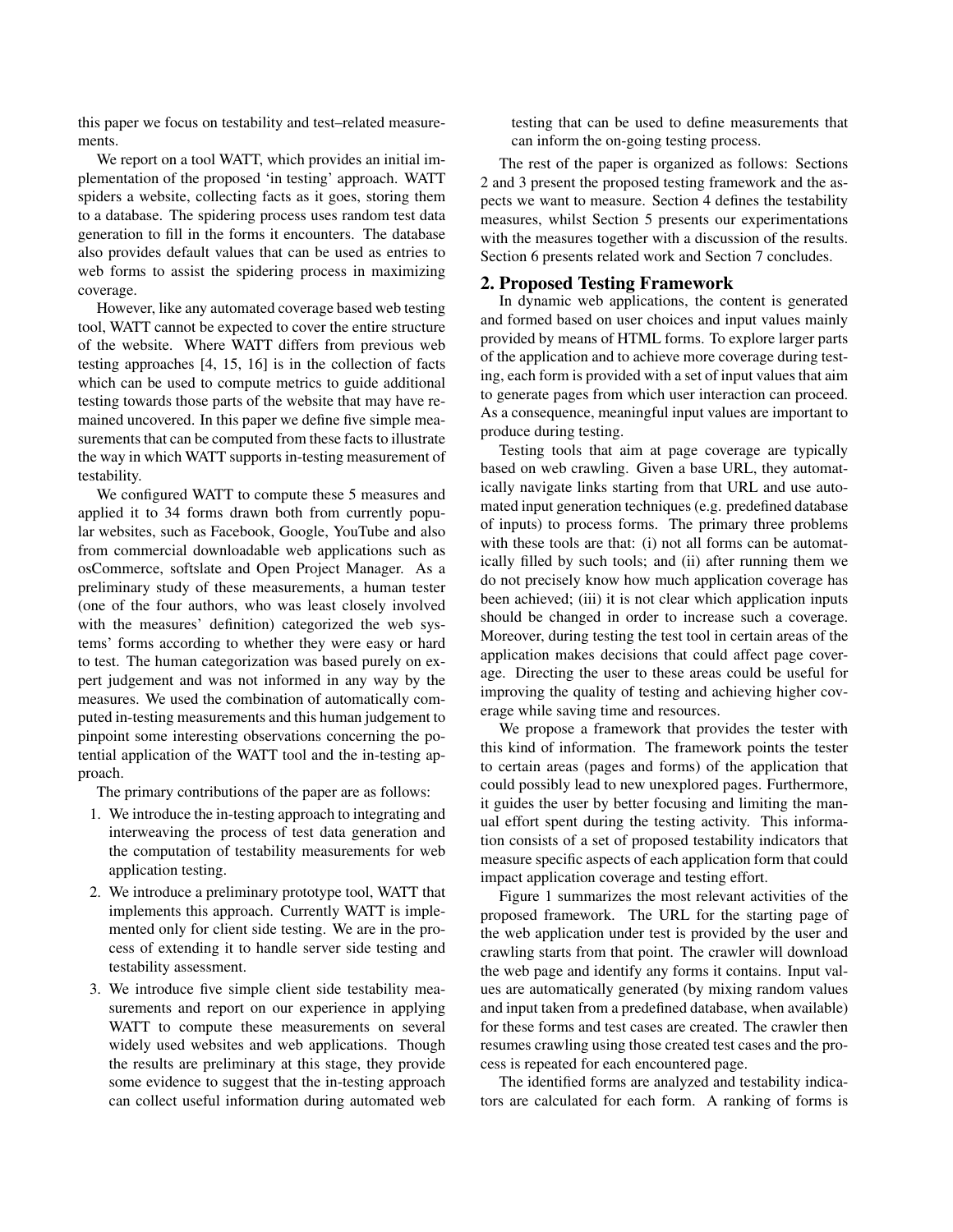

**Figure 1. The proposed framework showing the sequence of testing steps taken by the tester**



**Figure 2. A simple demonstration of how measures can help achieve more coverage**

then generated and displayed to the user. Some indicators might prove to be more accurate than others in a given application. This could depend for example on the languages used to implement the application (JavaScript/AJAX rather than JSP/Java Servlet). However, this ranking approach is assumed to give an initial idea of which forms are more suitable candidates for further/manual investigation.

The user is supported in choosing which forms to concentrate on that can lead to higher page and application coverage. Testability measures could indicate that more accurate analysis may be required. The measures also provide some insight into which aspects of these forms need more care. For example, a testability indicator related to a high number of client side validation functions may lead the user to provide more input values for fields that trigger these functions.

The input values provided by the user are then used to generate additional test cases that could lead to new target pages being covered. These pages are processed in the same way returning control to the user when more manual intervention is needed. The process can continue until the user is satisfied or no new pages are encountered.

Figure 2 is a simple demonstration of the result of the approach. Nodes represent pages in the application and edges represent dependencies (due to links and forms) between these pages. A testability measure  $M_i$  is calculated for pages with forms such as nodes 4 and 5 in the figure. When this measure indicates low testability (node 4), the tester's attention is directed to this part of the application leading to new pages as indicated by the dashed lines.

# 3. Aspects Affecting Testability in Web Applications

## 3.1. Forms

Form inputs affect the generation of dynamic content and sometimes the target pages that can be navigated, thus affecting page coverage. Though a form could have several types of input fields, we can divide those types into two categories: enumerable and unbounded.

Enumerable fields are those fields that in the form definition itself have a list of all possible input values from which the user can choose. Examples of such fields are drop down lists, radio buttons and check boxes. Other types that are slightly different but can be included in this category are buttons and hidden fields since the choices of inputs are limited as well.

A form with enumerable fields has a number of possible input combinations. Different combinations can lead to different target pages and thus if all possible combinations are explored more page coverage could be reached. However, even a simple form with a few enumerable fields could have a large number of possible combinations of inputs. Figure 3 shows a simple form taken from Facebook. Although it has only two inputs, the number of possible choices for the *country* field are 251 and for *estimated budget* are 4, making the number of possible combinations 1, 004.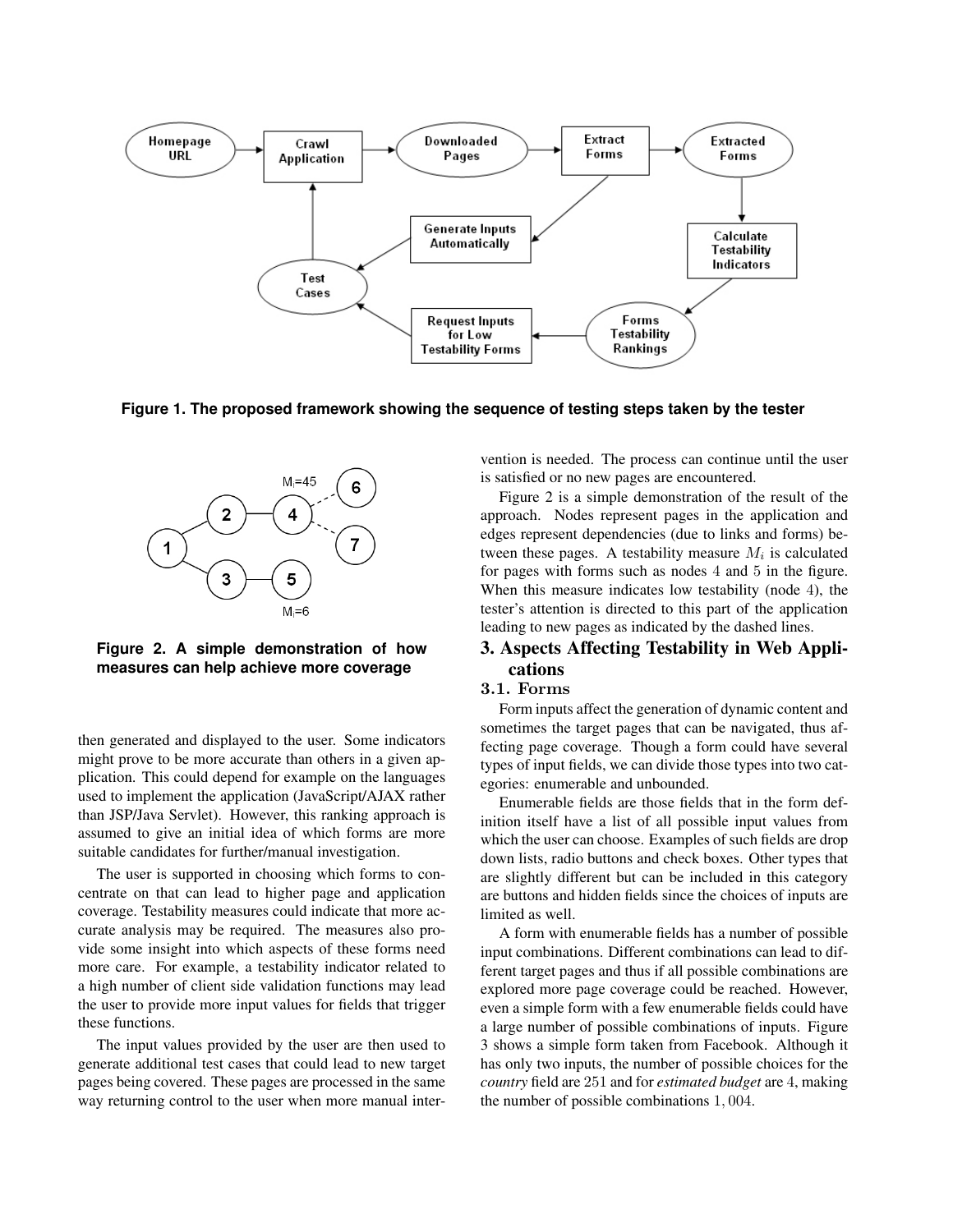

**Figure 3. Facebook Form: there are 1,004 possible input combinations for this simple form**

It is hard to determine which input combinations lead to new pages that have not been covered. Covering all combinations in forms that have millions of possible combinations could be time consuming. Therefore, a form with a higher number of input combinations could be considered to have lower testability.

Unbounded fields are text based fields that the user has to enter. The possible values are unbounded and therefore are more challenging to automatically generate. Examples of these types are text and password fields and search boxes.

A form with a larger number of unbounded fields could be considered to have lower testability, because generating meaningful values for these fields may be quite hard.

Moreover, these fields could be dependent upon each other. In this case values need to be generated that are both meaningful and properly related. Examples of such hard– to–fill forms are login and credit card details forms.

Clearly, unbounded fields could be sometimes easy to fill such as description or comment fields. Therefore, additional measures about server side validations, database queries and client side validations performed on fields should be defined. These measures could help to better characterize the difficulty of finding meaningful values for unbounded fields. However, the raw number of unbounded fields is itself a testability indicator that we will consider.

# 3.2. Client Side Validation

Forms or form fields can have a client side script such as JavaScript functions attached to them. These scripts are triggered by certain events such as changing the value of the field or moving the cursor over it.

These scripts could display text to help the user fill out the field or highlight a field to show an invalid input. Other scripts could automatically fill a dependent field when a certain field is filled or can change the possible choices for an enumerable field. Figure 4 shows an example of such a form taken from the ASOS website where changing the selected colour triggers a JavaScript function that changes available sizes for that colour. Dynamic modification of DOM is a more advanced type of client side scripts which may affect also the forms in the page. This happens for instance in AJAX applications, where form elements can be added or removed or new forms can be created based on user actions.

# £31.50 **NOW £20.00**

#### **ASOS Mixed Fabric Pocket Dress**

- Contrast detail cotton mini dress - Button front and cropped sleeves

- Contrast trims, twin front pockets
- 



# **Figure 4. ASOS Form: changing the colour triggers a JavaScript function that changes available sizes**

Forms with a higher number of each of these script types can be considered harder to test. We will consider each of these JavaScript function types separately when measuring a form's testability. However, in this work we do not analyze plug-ins and extensions such as applets, flash and ActiveX controls, which are indeed quite hard to test.

#### 3.3. Server Side Manipulation

Inputs Affecting Execution Paths: Server side code generates dynamic pages based on choices made by the user. Input fields can be directly or transitively used in page generation statements. This can be along a high number of different paths in the server code which indicates that pages can be generated in a number of different ways. Each of these paths may need separate test inputs to satisfy.

Inputs Used in Queries: Inputs that are used to query the database need meaningful values imbued with domain knowledge, so that valid results can be returned. Hence, the presence of dependencies between form inputs and database queries is also an indicator of hard to test forms.

Non–User Inputs: Some inputs used on the server side are not directly entered by the user, such as date or location. These parameters can be used to display different pages at different times or customize pages based on the user's location, hence affecting the web application's testability.

In this paper we do not define server side measures more formally, as we do with client side measures. Further investigation of server side testability measurements remains a topic for future work.

#### 4. Defining Testability Measures

In order to define the proposed testability measures unambiguously, we first introduce a web application model, structured into components and relationships between them.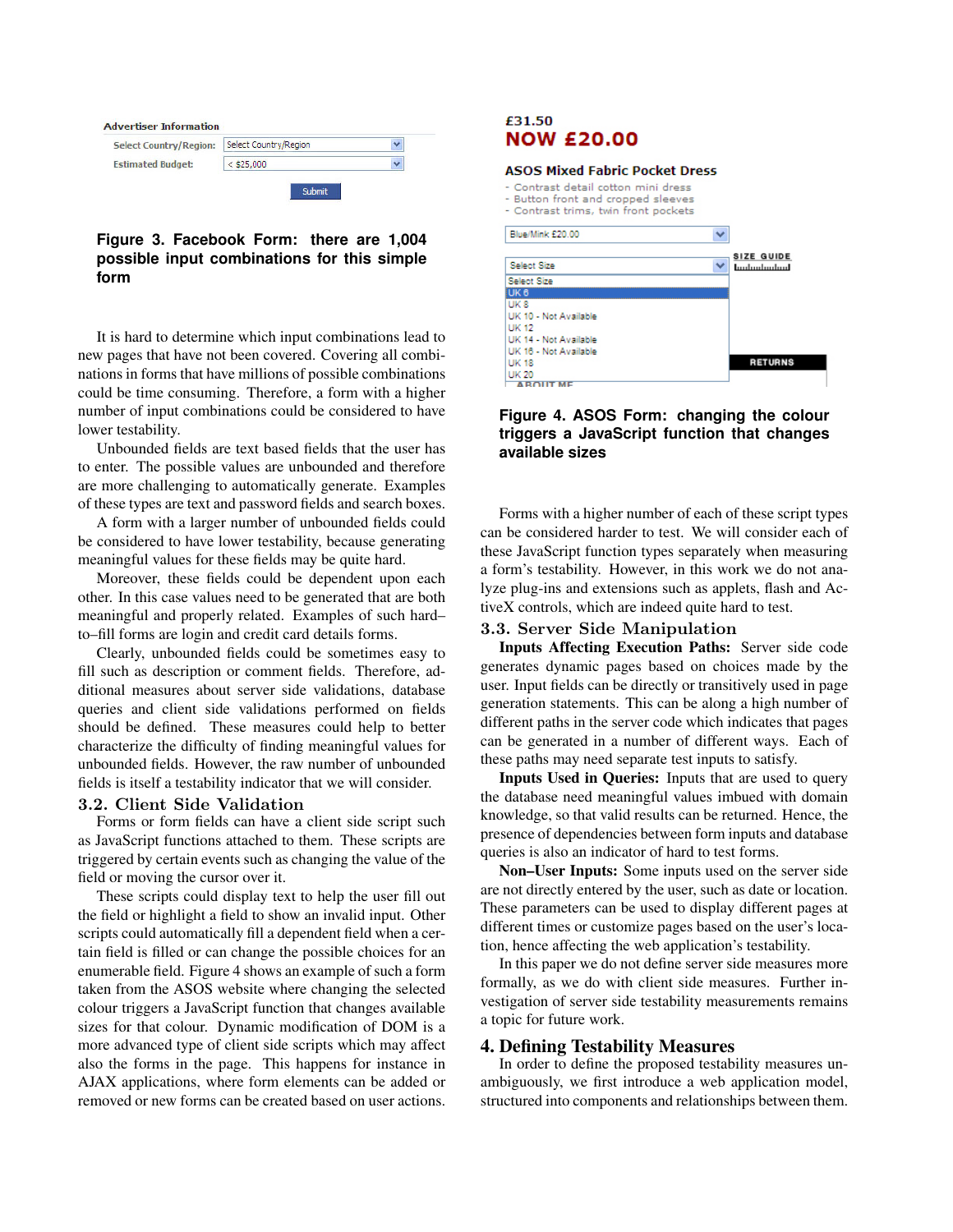

**Figure 5. Model of typical web application structure**

Measures will refer to these entities. We also introduce auxiliary functions defined upon the model entities, which simplify successive measures definition.

Figure 5 shows a generic web application model. In this model, a web application  $(W)$  can be looked at from 2 different perspectives: client side and server side. Client side pages  $(P)$  are those that the browser displays to the user navigating the application. Server side components  $(S_c)$ are the software components that the web server invokes to generate the client pages. They are also responsible for retrieving persistent data from the database. A server component is made of statements  $(S_t)$ , these statements in our context can have different types: HTML generating statements, database access statements, control statements and other statements. Client side pages consist of forms  $(F)$  and client side scripts such as JavaScript functions  $(F_c)$ . Forms consist of input fields  $(F_d)$ . Each field of enumerated type has a finite number of possible input choices drawn from a set C. Both forms and fields can invoke JavaScript functions, which may in turn change existing fields and forms or create new fields or forms, due to the possibility of DOM manipulation available to JavaScript functions.

To improve readability, we use uppercase letters to represent sets and lowercase to represent instances. We first define a web application as a set of client side pages and server components:

$$
W :
$$

We define a function forms, that retrieves all forms in a client side page:

$$
\mathsf{forms}: P \to 2^F
$$

We define a function fields, which maps forms to the set of fields that occur in the form:

$$
\text{fields}: F \to 2^{F_d}
$$

We define a function choices that returns the set of possible input values defined in the HTML code for a field or ⊥ if the field is unbounded. The function is defined as follows:

$$
\textsf{choices}: F_d \to 2^C \cup \{\bot\}
$$

$$
\text{choices}(f_d) = \begin{cases} \{c_1, \dots, c_n\}, & \text{if } f_d \text{ is enumerable} \\ \bot, & \text{if } f_d \text{ is unbounded} \end{cases}
$$

Where  $\{c_1, \ldots, c_n\}$  is the set of possible choices for  $f_d$ .

We define a function unbounded to return those fields which have an unbounded number of possible input values (i.e. free text inputs such as password, text fields and search boxes): unbounded :  $F \to 2$ 

unbounded : 
$$
F \to 2^{F_d}
$$

unbounded(f) = { $f_d \in \text{fields}(f) | \text{ choices}(f_d) = \perp$ }

We define a function enumerable to return those fields  $F_d$  which are enumerable (i.e. not unbounded):

$$
\text{enumerable}: F \rightarrow 2^{F_d}
$$

enumerable(f) =  $|fields(f)| - |unbounded(f)|$ 

We define functions to be a function that returns the set of JavaScript event handler functions, associated with a restricted set of relevant events, which are attached to form elements (e.g. input fields, buttons, etc.), excluding special cases, such as handlers performing unchecked form submission in response to mouse click:

$$
\text{functions}: F \to 2^{F_c}
$$

#### 4.1. Testability Measures

We now introduce the proposed testability measures, to be calculated for each form in the application. We shall define each measure by giving it a name, an acronym, a short description, a formula and a usage example. Table 1 is a simple form example that we will use to illustrate our measures. The code represents a simple form that allows the user to enter his/her name and allows him/her to provide information about their sex and marital status. Selecting *Male* as sex will reset (by a JavaScript function) the maiden name text box to *none*.

#### 4.1.1 Field values

Unbounded fields can be more challenging for automated input generation. We define a function NUF (Number of Unbounded Fields) that returns the number of unbounded fields in a form as follows:

$$
NUF: F \to \mathbb{N}
$$

$$
NUF(f) = |\text{unbounded}(f)|
$$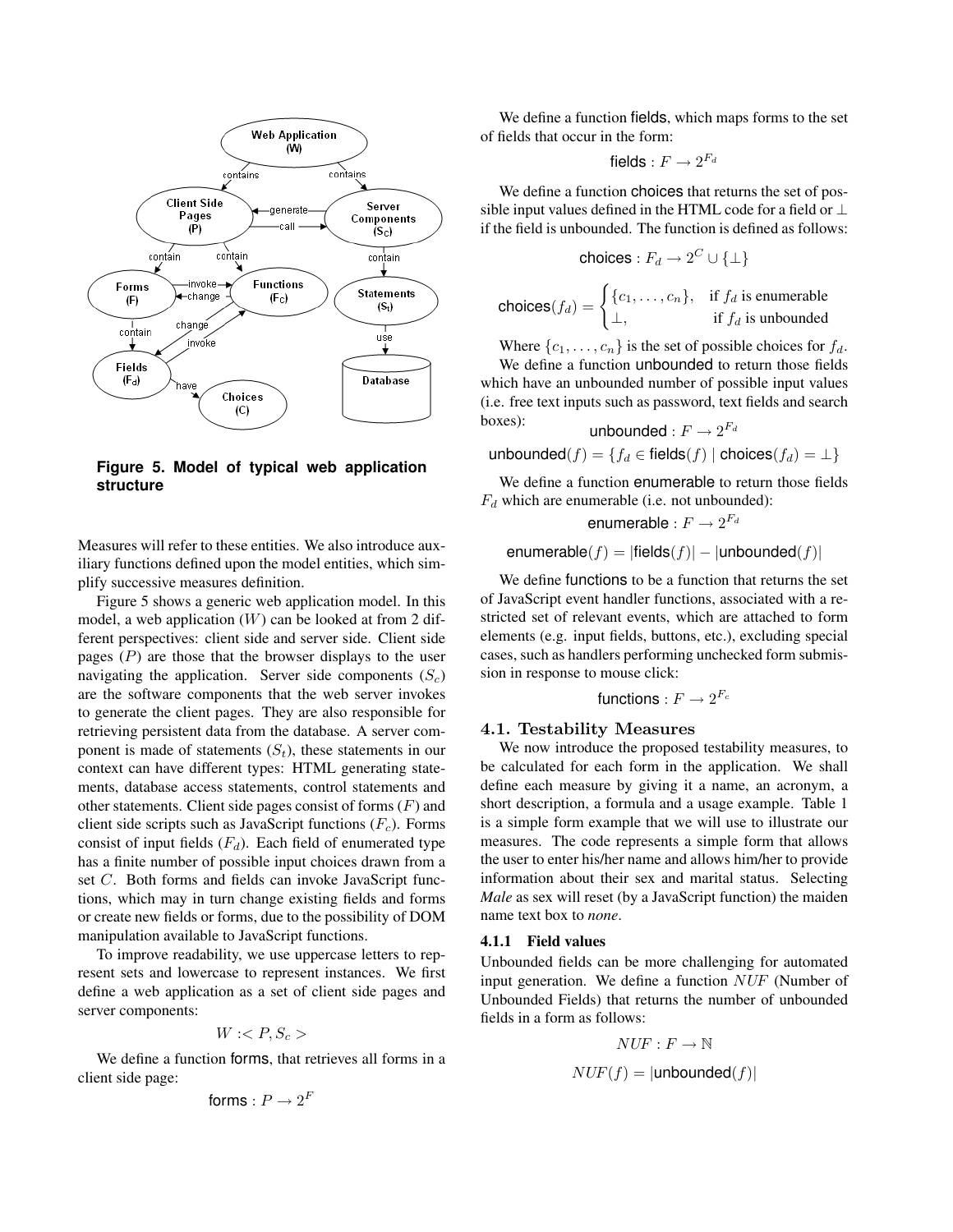```
1 <SCRIPT TYPE="text/javascript">
2 < 1 -3 function checksex()
4 {if(document.form.sex[0].checked)
5 {form.maidenname.value = none;}}
6 --></script>
....
7 <form name="form" method="GET" action="Srv">
8 <input type="text" name="name">
9 <input type="text" name="maidenname">
10 <input type="radio" name="sex" value="M"
checked onclick="checksex()"> Male <br>
11 <input type="radio" name="sex" value="F" >
Female<br>
12 <input type="checkbox" name="Married"
value="Married"> Married<br>
13 <input type="submit" value="Submit"><br>
14 </form>
....
```
# **Table 1. Simple form used to demonstrate testability measures**

For our example the number of unbounded fields is 2, so the value for NUF would be calculated as follows:

$$
\mathit{NUF}(form) = |\text{unbounded}(form)| = 2
$$

A form with a larger number of possible combinations of inputs is harder to test exhaustively or in a way that would ensure high coverage of t-way combinations. We define a function  $EFC$  (Enumerable Field Combinations) that calculates the number of combinations of choices for enumerable fields. We define the function as follows:

$$
EFC(f) = \prod_{f_d \in \text{enumerate}}^{EFC \text{ : } F \to \mathbb{N}} |\text{choices}(f_d)|
$$

In our example there are two enumerable fields, *Sex* and *Married*. The number of possible choices for *Sex* is 2 (*M* and *F*) and for *Married* is also 2 (*checked* and *unchecked*).  $EFC$  for this form will be calculated as follows:

$$
EFC(from) = \prod_{f_d \in \text{enumerable}(form)} |\text{choices}(f_d)|
$$

$$
= 2 \times 2 = 4
$$

#### 4.1.2 Client Side Validation

Forms and form fields that invoke JavaScript functions that change the interface need more attention in input generation, to fully test these functions. We differentiate between the following types of JavaScript functions:

• *Type 1* JavaScript functions that modify only elements related to text and display.

- *Type 2* JavaScript that modifies existing fields in existing forms and possibly elements related to text and display.
- *Type 3* JavaScript that modifies the structure of forms by adding or changing fields or forms and possibly elements related to text and display and existing fields.

JavaScript functions that do not manipulate the interface such as logging a request are not considered.

We define a function CSS (Client Side Scripts) that measures the testability in terms of JavaScript functions. We define the function as follows:

$$
\mathit{CSS} : F \to \mathbb{N}
$$

More specifically, we define this measure for each type of JavaScript code mentioned above as follows:

$$
CSS_1(f) = |\{f_n \in \text{functions}(f) \mid f_n \text{ of type}_1\}|
$$
  

$$
CSS_2(f) = |\{f_n \in \text{functions}(f) \mid f_n \text{ of type}_2\}|
$$
  

$$
CSS_3(f) = |\{f_n \in \text{functions}(f) \mid f_n \text{ of type}_3\}|
$$

In our example we only have one JavaScript function of *Type 2* where function *checksex()* changes the value of an existing field *maidenName*. Therefore the value of the three measures will be as follows:

| $CSS_1(from) =  \{f_n \in \text{functions}(form)   f_n of type_1\}  = 0$ |
|--------------------------------------------------------------------------|
| $CSS_2(from) =  \{f_n \in \text{functions}(form)   f_n of type_2\}  = 1$ |
| $CSS_3(from) =  \{f_n \in \text{functions}(form)   f_n of type_3\}  = 0$ |

## 5. Experimentation with the Approach

With the aim of conducting a preliminary framework evaluation and refinement, we performed the following steps:

- 1. Selected applications and forms to be evaluated.
- 2. Applied WATT to those forms to collect the presented measures: number of unbounded fields (NUF), number of possible combinations  $(EFC)$ , and the number of each of the three types of JavaScript functions attached to form elements  $(CSS_1, CSS_2$  and  $CSS_3)$ .
- 3. An expert tester (a different author not involved in the framework definition) tested and evaluated each form as 'hard' or 'easy' to test (see below).
- 4. Observed and compared the obtained measures to the expert evaluation.

### 5.1. WATT Tool

We developed a prototype of the Web Application Testability Tool (WATT). The tool supports our framework by crawling an application automatically, collecting data about the application's client-side structure, and calculating testability measures.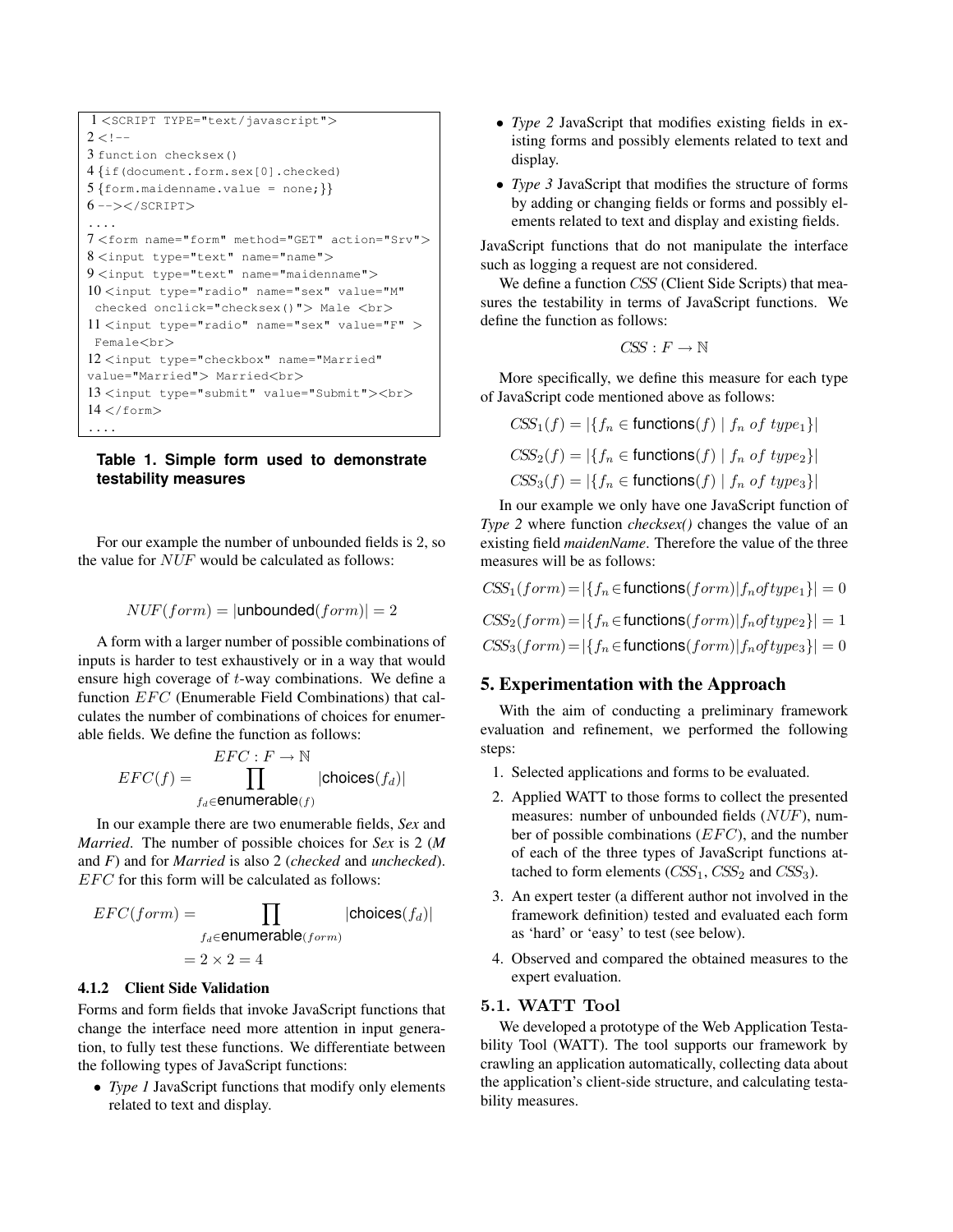The tool has the ability to automatically fill and submit forms using a mixture of random input values and user provided values. The tool also parses JavaScript and extracts links. It also manages cookies and user sessions. While crawling the site, the tool generates a parse tree of the downloaded HTML files and extracts different components and their structure such as forms and JavaScript and stores them to the database. The structure of the application and how its pages are connected is also stored and can be used for further analysis later. The tool can also determine which encountered links/forms failed by capturing the response code generated by the server. While crawling, JavaScript functions attached to form elements are parsed for keywords to determine their type. The result is then manually reviewed to insure accuracy. A filter can be provided to limit the crawler to a certain path and sub directory.

The tool was developed and tested based on the completeness criteria and the categorization of Hypertext links proposed by Girardi et al. [7].

In this experiment we limit the WATT tool to the application pages that contain the selected forms.

# 5.2. Form Selection and Classification

To apply the tool, we selected 34 forms taken from 14 real world web applications. The forms were taken from a number of well known sites such as Facebook, Yahoo and YouTube and commercial downloadable applications such as Softslate, osCommerce and Zen Cart. These forms have been selected to cover different types of forms such as login, registration, search and order forms. They were also selected to have different structural sizes and complexity.

An expert tester has been asked to classify these forms as 'easy' or 'hard' to test. The tester analyzed and tested each form then annotated the main activities applied during this task as follows:

- Analysis of the possible combinations of the form fields; each form has been exercised by using ad-hoc coverage criteria for field combinations with the purpose of discovering new application parts/behaviours.
- Inspection and evaluation of field-attached actions, in both client and server-side code (e.g. JavaScript checks related to fields, links to server components). Application components that impact the form/page have been manually inspected. This was done to understand whether their behaviour on the form impacts the application exploration.
- Evaluation of the random exploration of the form and the required manual intervention. In this case, each form has been exercised by using only random inputs with the aim of evaluating how much the form can be automatically explored.
- Analysis of documentation, help, and information contained in the page about how to fill and activate the form.

• Evaluation of the overall time required to study the form fields with the aim of selecting an adequate set of inputs required to exercise the form during testing.

According to this evaluation each form has been classified as 'easy to test' when it requires little testing effort to be 'reasonably' tested and 'hard to test' if a lot of effort has been required. This classification is made entirely by human intuition, based on the above guidelines.

#### 5.3. Results

We ran the tool on our selected forms and collected the results presented in Table 2. The results show a somewhat consistent relation between the number of unbounded fields and human classification of the forms. One exception is Web Calculator, where the form was classified as hard while it only contains one unbounded field. This is because the form has a large number of buttons that operate on this field. However, this is captured in the number of JavaScript functions attached to this form which is  $35 (CSS<sub>2</sub>)$ . Most of the forms rated easy to test have a low number of unbounded fields. *Google's Advanced Search* form is an exception. For a human tester it is easy to classify this form as easy to test since any random data could be used to submit the form successfully. However, this observation requires additional domain knowledge that can not be available to a measurement.

The *Venere Hotel Search* form has a number of events that perform client side JavaScript validations on fields. One example is to check if the selected 'From Date' is less than or equal to the selected 'To Date'. This was captured by the  $CSS_2$  measure.

The possible number of input combinations seems to have not affected the human rater's judgement of 'subjective testability'. For instance, *Softslate's Address Settings* form has the largest number of possible combinations in the set. However, the input fields consist of 92 check boxes and this is what causes the possible number of combinations to be high. Choosing combinations that represent the typical application behaviour we can encounter is sufficient to achieve high coverage in this case. However, this is not always an easy task especially when testers have no special knowledge about the application under testing. Therefore, this measurement could indicate to the tester that due to the large number of possible combinations, the form needs to be examined to determine which combinations need to be tested. This leads us to conclude that this measure needs to be combined with other measures to be a better indicator of testability. One way to refine this measure could be analysis of the server side code to determine how many different combinations lead to different behaviour.

We observe in Table 2 that JavaScript is not as frequently attached to the form fields as we expected. This could be caused by the fact that JavaScript is a client side scripting language. Checks on input values in forms on the client side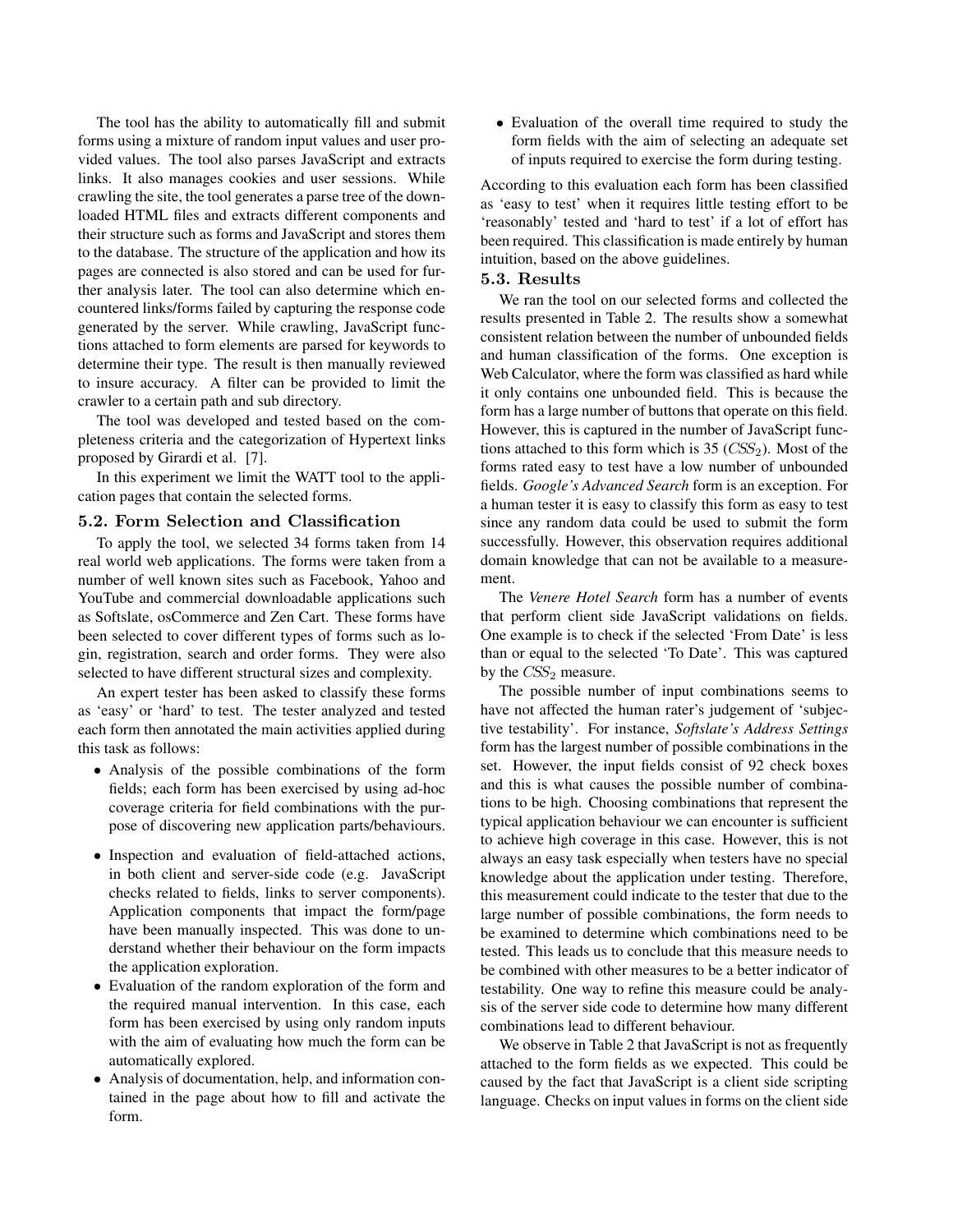| Website                                                 | Form Name                    | # Fields        | $\overline{NUF}$ | $\overline{EFC}$    | $\overline{CSS}_1$ | $\overline{CSS_2}$ | $\overline{CSS_3}$ |  |
|---------------------------------------------------------|------------------------------|-----------------|------------------|---------------------|--------------------|--------------------|--------------------|--|
| Easy to test for human testers (as judged subjectively) |                              |                 |                  |                     |                    |                    |                    |  |
| Google                                                  | <b>Advanced Search</b>       | $\overline{17}$ | 7                | $1.5 \times 10^8$   | $\boldsymbol{0}$   | $\theta$           | $\Omega$           |  |
| <b>Last Minute</b>                                      | <b>Hotel Search</b>          | 20              | $\mathbf{0}$     | $5.8\times10^{18}$  | $\mathbf{0}$       | $\overline{4}$     | 14                 |  |
| <b>BBC</b>                                              | <b>Display Options</b>       | 39              | $\mathbf{0}$     | $1.7 \times 10^{4}$ | $\mathbf{0}$       | $\boldsymbol{0}$   | $\boldsymbol{0}$   |  |
| You Tube                                                | Search                       | 1               | 1                | 1                   | $\mathbf{0}$       | $\boldsymbol{0}$   | 3                  |  |
| Facebook                                                | Login                        | 5               | 3                | $\mathfrak{D}$      | 1                  | $\boldsymbol{0}$   | $\boldsymbol{0}$   |  |
| Facebook                                                | Registration                 | 10              | $\overline{4}$   | $1.4 \times 10^{5}$ | 1                  | $\boldsymbol{0}$   | 3                  |  |
| Venere                                                  | News letter                  | 1               | 1                |                     | $\mathbf{0}$       | 1                  | $\boldsymbol{0}$   |  |
| Venere                                                  | <b>Hotel Search</b>          | 7               | 1                | $2.1\times10^7$     | $\overline{0}$     | 6                  | $\theta$           |  |
| Wikipedia                                               | Login                        | 5               | $\overline{2}$   | 2                   | $\overline{0}$     | $\overline{0}$     | $\theta$           |  |
| Wikipedia                                               | Search                       | 3               | 1                | 1                   | $\boldsymbol{0}$   | $\overline{0}$     | 0                  |  |
| Softslate                                               | Search                       | $\overline{2}$  | 1                | 1                   | $\overline{0}$     | $\theta$           | 0                  |  |
| Yahoo                                                   | Login                        | $\overline{4}$  | $\overline{c}$   | $\overline{c}$      | $\mathbf{0}$       | $\boldsymbol{0}$   | $\theta$           |  |
| Softslate                                               | Add to Cart                  | 10              | 9                | 1                   | $\mathbf{0}$       | $\boldsymbol{0}$   | $\theta$           |  |
| Softslate                                               | Register                     | $\overline{4}$  | 3                |                     | $\mathbf{0}$       | $\boldsymbol{0}$   | $\theta$           |  |
| Softslate                                               | <b>Product Settings</b>      | 28              | $\overline{0}$   | $1.3\times10^8$     | $\mathbf{0}$       | 1                  | $\theta$           |  |
| Softslate                                               | <b>Discount Settings</b>     | 10              | $\theta$         | 32                  | $\mathbf{0}$       | $\boldsymbol{0}$   | $\theta$           |  |
| Softslate                                               | <b>Address Settings</b>      | 92              | $\theta$         | $5\times10^{27}$    | $\mathbf{0}$       | $\boldsymbol{0}$   | $\theta$           |  |
| Open Project                                            | <b>Add Task</b>              | 12              | $\boldsymbol{0}$ | $5.3 \times 10^6$   | $\mathbf{0}$       | $\overline{c}$     | $\theta$           |  |
| Open Project                                            | <b>Button Settings</b>       | 30              | $\boldsymbol{0}$ | $5.4\times10^8$     | $\mathbf{0}$       | $\boldsymbol{0}$   | $\theta$           |  |
| Open Project                                            | <b>Create Button</b>         | 10              | $\boldsymbol{0}$ | 2,400               | 1                  | $\boldsymbol{0}$   | $\theta$           |  |
| Open Project                                            | <b>Edit States</b>           | 34              | $\boldsymbol{0}$ | $5.4\times10^{11}$  | $\overline{0}$     | $\overline{0}$     | $\theta$           |  |
| Zen Cart                                                | <b>Manufacturers Form</b>    | 1               | $\theta$         | 8                   | $\overline{0}$     | $\overline{0}$     | 0                  |  |
| Zen Cart                                                | <b>Filter Search Results</b> | $\overline{2}$  | $\theta$         | 111                 | $\overline{0}$     | $\theta$           | 0                  |  |
| Zen Cart                                                | Shopping Cart                | 4               | 1                | $\overline{c}$      | $\mathbf{0}$       | $\boldsymbol{0}$   | $\theta$           |  |
| osCommerce                                              | <b>Checkout Address</b>      | 3               | $\theta$         | $\overline{2}$      | $\mathbf{0}$       | $\boldsymbol{0}$   | $\theta$           |  |
| osCommerce                                              | <b>Checkout Payment</b>      | $\overline{7}$  | $\mathfrak{D}$   | 240                 | $\theta$           | $\theta$           | $\Omega$           |  |
| Hard to test for human testers (as judged subjectively) |                              |                 |                  |                     |                    |                    |                    |  |
| TedLab                                                  | <b>Web Calculator</b>        | $\overline{36}$ | 1                | $\overline{35}$     | $\boldsymbol{0}$   | $\overline{35}$    | $\boldsymbol{0}$   |  |
| Easy Chair                                              | Registration                 | 5               | $\overline{4}$   | 1                   | $\boldsymbol{0}$   | $\boldsymbol{0}$   | $\mathbf{0}$       |  |
| Softslate                                               | Login                        | 3               | $\overline{2}$   |                     | $\overline{0}$     | $\boldsymbol{0}$   | $\theta$           |  |
| Softslate                                               | Checkout                     | 30              | 20               | $4.2\times10^9$     | $\overline{0}$     | 1                  | $\theta$           |  |
| Softslate                                               | Payment                      | $\overline{7}$  | 3                | 480                 | $\overline{0}$     | $\boldsymbol{0}$   | $\theta$           |  |
| Softslate                                               | <b>Checkout Settings</b>     | 14              | 8                | 12                  | $\boldsymbol{0}$   | $\boldsymbol{0}$   | 0                  |  |
| Zen Cart                                                | <b>Create Account</b>        | 24              | 15               | $4.3 \times 10^{5}$ | $\boldsymbol{0}$   | $\boldsymbol{0}$   | 1                  |  |
| osCommerce                                              | Create Account               | 19              | 14               | 960                 | $\mathbf{0}$       | $\boldsymbol{0}$   | $\mathbf{0}$       |  |

**Table 2. Measure values for the forms used in the experiment**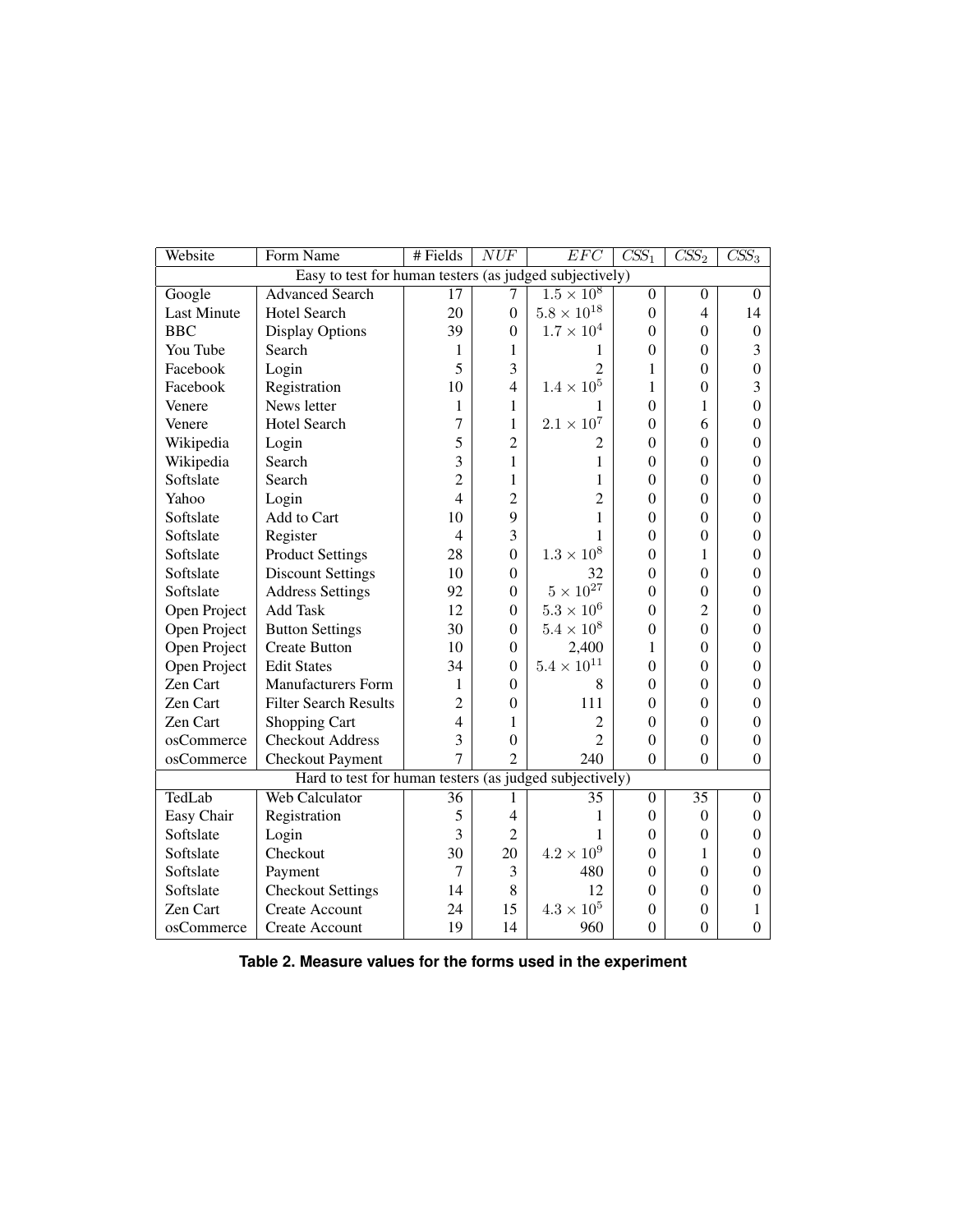can be easily bypassed causing a security threat. This could cause developers to prefer server side input validation while using JavaScript to enrich the application GUI.

We also notice that the form size and complexity is only partially tied with the judgement of the human tester. For instance, we can consider *Facebook Registration* and *Softslate Payment*. They are similar in terms of number of fields and JavaScript but differently classified as easy (*Facebook Registration*) and hard (*Softslate Payment*) to test. This is primarily because of different input validation checks applied to their fields. In fact, in the *Facebook Registration* form there are a few simple checks (e.g. email format) while in *Softslate Payment* strong checks related to credit card validation are performed (in both client and server side).

Another example is *Softslate Checkout* compared to *Softslate Payment*. In this case, we see that both forms were classified as hard to test by the human while they are different in terms of number of fields and their combinations. In particular, *Checkout* has 30 fields and  $4.2 \times 10^9$  combinations while *Payment* only has 7 fields and 480 combinations. The difference lies in the validation checks applied to each field of these forms. For *Checkout*, there are a few checks (e.g. email format, ZIP code format) while in *Payment* there are some more complicated checks related to credit card validation.

Furthermore, we can compare *Softslate Register* and *Easy Chair Registration*. Although their measures are comparable, they were classified as easy and hard to test by the human rater respectively. The main reason is that in *Easy Chair Registration* there is a 'CAPTCHA' field that must be manually transcribed by the tester.

Of course, the obtained results are preliminary in nature and cannot be generalized. However, they are encouraging and indicate that with more refinement, measures could be proved to be helpful in testing. In future work, a larger scale more developed evaluation of the approach and analysis of server side related measures will be conducted.

#### 6. Related Work

Several testing web techniques and tools have been proposed as a result of the increased pervasiveness of web applications. This increased pervasiveness demands high quality applications with low defectiveness.

Functional testing is the most widely applied testing approach. Existing tools for web applications (e.g. LogiTest, Maxq, Badboy), are based on capture/replay facilities: they record the interactions that a user has with the graphical interface and repeat them during regression testing. An alternative is based on tools such as HttpUnit. HttpUnit is a Java API that provides the building blocks required to emulate the browser's behaviour. When combined with a framework such as JUnit, HttpUnit allows testers to create test cases to verify Web Application behaviour [10].

Model-based testing of web applications was initially

proposed by Ricca and Tonella [15] and then refined by others. This testing approach performs a preliminary analysis of the application under test with the aim of describing it by means of a model (often, it describes web pages, links and forms). Coverage criteria are applied to the model to extract test case suites. Recently, model-based testing approaches have been applied to web 2.0 applications [13, 14]. These approaches extract test cases by studying the client-side behaviour of the application.

Elbaum et al. [8] propose a web testing a web testing approach that uses data captured in user sessions to create test cases automatically. Alshahwan and Harman [1] proposed a session data repair approach to be used in regression testing.

A test case for a web application can be viewed as a sequence of web pages, enriched by inputs and user actions performed through the GUI. The goal of a test case is to emulate an execution in which the expected and real application behaviour are compared. One of the most relevant difficulties in web testing is that a lot of manual intervention is often required to fully test the application. In fact by applying only automatic testing criteria there is no way to guarantee that a web application is 'completely' covered (e.g. all links, pages and forms).

Testability metrics have been used and defined for traditional software such as Object Oriented software for predicting testing effort. For instance, Bruntink and Deursen [5, 6] evaluated and defined a set of testability metrics for Object Oriented programs and analyzed the relation between classes and their JUnit test cases. Jungmayr [11] suggests that testability metrics can be used to identify parts of the application causing a lower testability level by analysing test critical dependencies.

In web applications, metrics have been used especially for maintainability and evolution. Emad Ghosheh et al. [9] compare a number of papers that define and use web maintainability metrics. These are mostly source code metrics that predict maintainability of web applications. Warren et al. [17] created a tool to collect a number of metrics to measure web application evolution over an interval of time. In the context of using metrics to aid testing, Bellettini et al. [3] created a tool TestUML that combines a number of techniques to semi-automatically test a web application. Metrics such as number of pages or number of objects were used to define coverage level and then be used for stopping the testing process based on user criteria.

The framework we propose combines the existing web testing approaches with testability measures. This would help to prioritize parts of the application with low testability during the testing process. Combining testing with testability measures would help the tester identify areas of the application that need more attention thereby decreasing the testing effort.

The primary novelty of the in-testing approach reported